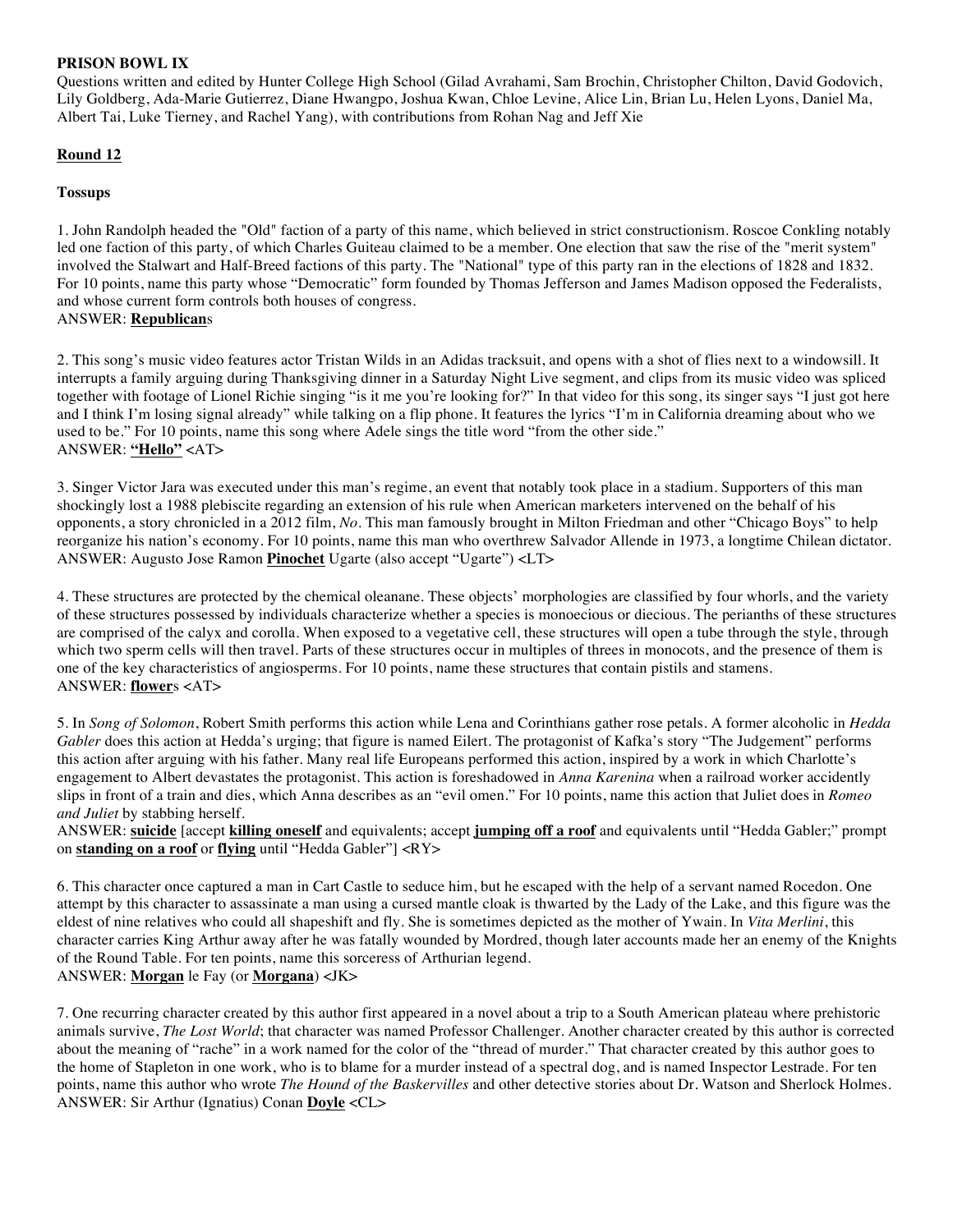8. The Moranbong Band, a pop group from this country, is named for a hill where one of this country's politicians spoke after returning from exile in the Soviet Union. Otto Warmbier is currently detained in this country, and Kenneth Bae left this country in 2014 with the help of James R. Clapper. On January 6, this country may have conducted its fourth nuclear test, likely targeted at its southern neighbor, and this country was blamed for hacking SONY preceding the release of *The Interview*. For 10 points, name this communist state led by Supreme Leader Kim Jong-un with a capital at Pyongyang.

ANSWER: **North Korea** [accept **Democratic People's Republic of Korea**; prompt on **DPRK**; prompt on **Korea**; do not accept or prompt on "South Korea"] <CL>

9. This phenomenon is largely responsible for deliquescence, and its strongest type occurs when a proton is spaced halfway between two atoms. Possessing a "symmetric" type, it is responsible for the crystallization of nylon and cellulose. These entities, which characterize associated liquids, result in cohesion and adhesion, and are the result of the high electronegativity difference between fluorine, nitrogen, or oxygen and their namesake element. For 10 points, name these intermolecular forces that are responsible for the high boiling point and surface tension of water.

# ANSWER: **hydrogen bond**s (accept **H-bond**s) <AT>

10. Swedenborg wrote that these figures "lack nothing that belongs to humans", and St. Augustine argued that their name described an "office" rather than their "nature." One of these figures comforts Jesus at the Garden of Gethsemane, and Pseudo-Dionysius placed them into groups called Dominions, Powers, and Virtues. One of these figures says, "fear not… for thou hast found favor with God" when he visits the Virgin Mary; that figure heralds the birth of Jesus Christ. For ten points, name these spiritual beings whose Christian representations include Michael and Gabriel. ANSWER: **angel**s (accept arch**angels**) <CC>

11. This man's *Credo* was a setting of the Nicene Creed in *stile antico*, and he included a castrato role for Fernando Cortés in his opera *Motezuma*. A movement from another piece by this man opens with the notes G, F, E, D, each followed by many sixteenth-note Gs. A series by this man features pieces like "Pleasure" and "The Sea Storm." This composer accompanied a set of pieces with program music that depicted images like drunkards falling asleep and a "barking dog." Those pieces were included in his collection *The Contest Between Harmony and Intervention*. For 10 points, name this Italian composer of four violin concerti representing different times of the year, the *Four Seasons*. ANSWER: Antonio Lucio **Vivaldi** <GA/AT>

12. The expressions of this work's subjects were likely inspired by a Charles Le Brun book detailing various facial expressions. It features Morro Castle in its background, as well as a black man in a pink scarf. The subject of this painting set in Havana would later become the Lord Mayor of London, and his bloody dismemberment is hidden by water in the lower left of this painting. That subject is naked and outstretches an arm towards a rope in an attempt to escape the title creature. For 10 points, identify this painting by John Singleton Copley, in which men on a boat attempt to rescue a man before he is devoured. ANSWER: *Watson and the Shark* <CL>

13. One character in this novel has been bedridden with depression since the birth of her youngest son, Kenyon. Two characters in this book escape with only a portable radio, binoculars, and less than fifty dollars cash. In this book, Mrs. Clutter tells Dick Hickock and Perry Smith that her family has no safe before she and her family are murdered by the pair in their Kansas home. Research for this book was completed with the help of the author's friend Harper Lee. For 10 points, name this so-called "original nonfiction novel" about four 1959 murders, a true crime work by Truman Capote. ANSWER: *In Cold Blood* <CL>

14. A combinatorial proof of one of this man's theorems by Solomon Golomb is named after necklaces. This man also names a primality test which was based on the fact that for a prime number p, a to the p is congruent to a mod p. A modularity theorem involving elliptic curves named after Taniyama and Shimura was used to prove one of this man's conjectures, which was written in the margins of Diophantus' *Arithmetica*. That theorem states that for any values of n greater than two, the equation "a to the n plus b to the n equals c to the n" cannot be satisfied by positive integers. Andrew Wiles proved, for 10 points, which Frenchman's "Last Theorem?"

#### ANSWER: Pierre de **Fermat** <AT>

15. In this work's prologue, a chandelier is magically restored, and at the beginning of Act One, Carlotta storms offstage. In another scene in this work, a character faints when a mannequin moves, and she is promised, "Softly, deftly, music shall surround you" with a song possibly plagiarized from Puccini. Two lovers in this musical sing the song "All I Ask of You," and its title character sings "The Music of the Night." At this work's end, the title character disappears after the soprano protagonist rejects him, leaving only a white mask. For 10 points, identify this Andrew Lloyd Webber musical about Raoul, Christine, and the title supernatural being. ANSWER: *The Phantom of the Opera* [prompt on **Phantom**; prompt on *Le Fantôme de l'Opéra* because that's the book] <CL>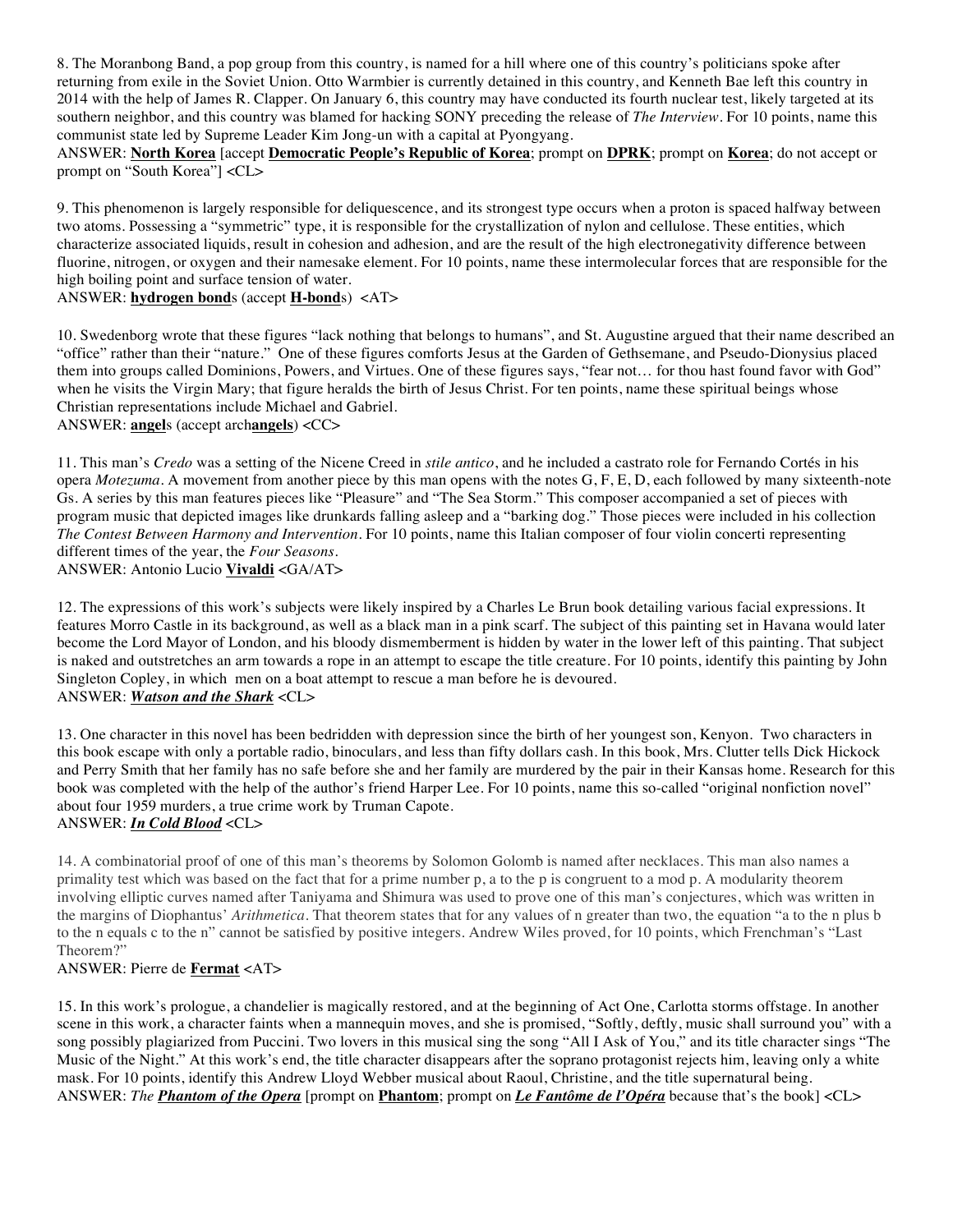16. This country contains the salt lakes Eyasi, Manyara, and Natron. Mountain ranges in this country include the Pare and Usambara, while its Olduvai Gorge is rich in hominin fossils. The Ruaha National Park is found in this country, which is home to the Pemba and Unguja islands, as well as Africa's largest lake, Lake Victoria. The Zanzibar Archipelago lies offshore of this country, which contains the southern part of the Serengeti and Mount Kilimanjaro. For 10 points, name this country whose capital moved from Dar es Salaam to Dodoma.

ANSWER: United Republic of **Tanzania**

17. In this book, the female children of one family have been named synonyms of "white" for four generations. A child in this book enjoys painting the walls of her room. The visiting French count Jean de Satigny reveals one relationship in this book, causing one man to slap Clara and knock out her front teeth. One character in this book bears the epithet "the Beautiful" and has green hair. Another character in this book creates a "model hacienda" [ah-see-EN-da] at Tres Marías. That character dies in Alba's arms after writing their memoir and is named Esteban. Featuring the Trueba family, for 10 points, name this magical realist novel by the Chilean author Isabel Allende.

#### ANSWER: *The House of the Spirits* [accept *La casa de los espíritus*] <CL>

18. The *trace italienne* was an improvement on these buildings and replaced the *enceinte* version, which contained "dead zones" created by curved structures. The comte de Vauban ("comb de vo-BAHN") developed his "third system," or "perfected Landau system," as a designer of these places, like one at Strasbourg. The Bailey, an enclosed courtyard, was a component of an early version of this kind of structure. Mont Saint-Michel ("moan sant mi-SHELL") and Neuschwanstein ("NOYSH-von-styne") are current popular ones. The Windsor one is located in the United Kingdom. These buildings often had battlements from which archers could fire, as well as moats. For 10 points, name these buildings that fortified medieval Europe.

ANSWER: **castle**s [accept **fort**ifications until mention; accept **château**s; do not accept or prompt on "palaces"] <CL>

19. To find the total power radiated from an object, irradiance is multiplied by this quantity. According to the second law of black hole mechanics, a black hole's entropy is proportional to this value of its event horizon, and to calculate drag, it is multiplied by  $\frac{1}{2}$  the drag coefficient, mass density, and velocity squared. Kepler's second law concerns equal quantities of this value across time. To find capacitance, this quantity is multiplied by permittivity and divided by distance, and the product of resistivity and length is divided by this quantity to find the resistance of a wire. Air resistance increases with this quantity. For 10 points, force is divided by what quantity to calculate pressure?

ANSWER: **area** (accept surface **area** or **cross-sectional area**) <AT>

20. The crown jewels of this region are said to contain a curse that ultimately led to the death of Reinhard Heydrich ("RINE-hard HIGH-drick"). The Letter of Majesty was issued by Rudolf II to address religious tensions in this region. Ferdinand II created this region's namesake "Estates". Wagenburg Tactics, including interlocked laager ("logger"), were used by Protestants in this region's Hussite Wars. The battle of White Mountain was a loss for Protestant forces in this region during the first phase of the Thirty Years' War. This region was surrounded on three sides by the Sudetenland. For 10 points, name this western region of the Czech Republic that contains Prague.

ANSWER: **Bohemia** <LT>

TB. One poem by this writer calls Triumph and Disaster "impostors" and discusses what will happen "If you can dream -- and not make dreams your master." In a novel by this author, a man searching for the River of the Arrow befriends the "Little Friend of all the World" and this author also published a collection of porquoi [po-KWAH] stories. A poem by this writer famously tells the title water bearer, "You're a better man than I am." Another work by this author features characters like Kaa, who is a python, and Baloo, along with a story about a heroic mongoose, "Rikki-Tikki-Tavi." For 10 points, identify this author who wrote about Mowgli in *The Jungle Book*.

ANSWER: Joseph Rudyard **Kipling** <CL>

#### **Bonuses**

1. Unlike Friedrich Nietzche's idea of eternal recurrence, this book posits that everyone only has one life to live. For 10 points each: [10] Name this book about Tomas, a womanizing surgeon, and Tereza, his wife. In this book, Tomas' mistress Sabina declares war on kitsch.

ANSWER: *The Unbearable Lightness of Being*

[10] This contemporary Czech author of *Life Is Elsewhere*, *The Joke* and *The Book of Laughter and Forgetting* also wrote *The Unbearable Lightness of Being*.

ANSWER: Milan **Kundera**

[10] In *The Unbearable Lightness of Being*, Tomas and Tereza own this dog, who has difficulty coping with change and is named as a reference to a Leo Tolstoy novel. This dog befriends the pig Mefisto in the countryside. ANSWER: **Karenin** [do not accept "Karenina" or other wrong things] <CL>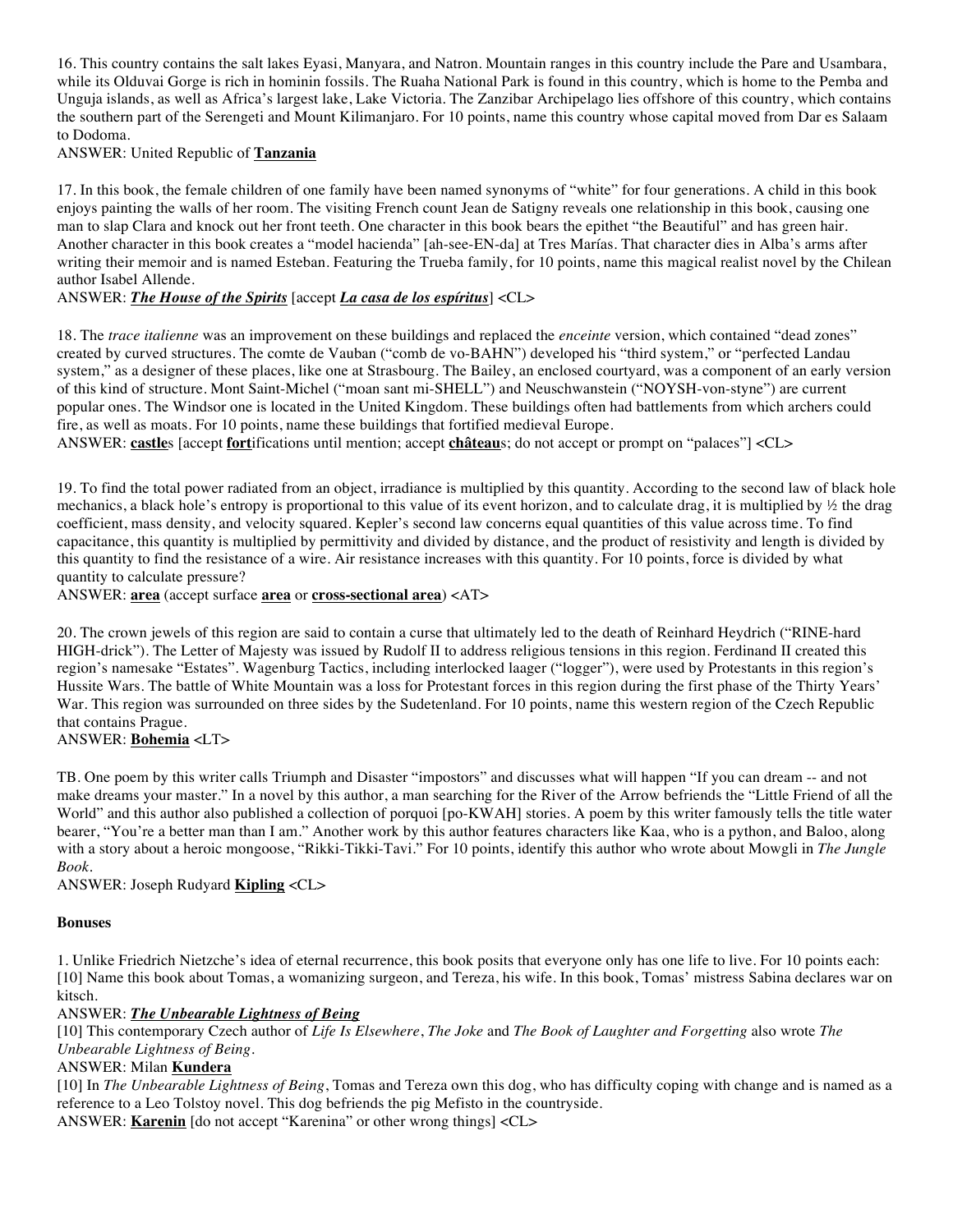2. It was the first constitutional government in South America. For 10 points each:

[10] Name this country, a "Gran" version of which gained independence from Spain with Simon Bolivar's leadership. Its modern day capital is Bogota.

# ANSWER: **Colombia**

[10] Founded by the Spanish in 1533, this Colombian province was the main target of the War of Jenkins' Ear and later gained independence in 1811. It shares its name with the capital of the Bolívar department.

# ANSWER: **Cartagena** [accept **Cartagena de Indias**]

[10] This two word term identifies the Spanish Empire's possessions on the continental portions of North and South America. Another term for the southern part of this area was the Province of Tierra Firme. This term is often used by buccaneers. ANSWER: **Spanish Main** <CL/LT>

3. General Howe occupied Philadelphia after this battle and forced Washington's army to winter at Valley Forge. For 10 points each: [10] Name this British victory and largest battle of the Revolutionary War. It took place along a namesake creek which is a branch of the Christina River.

### ANSWER: Battle of **Brandywine**

[10] This American artillery commander was present at Brandywine. He is most famous for hauling cannons from Fort Ticonderoga to an early siege in the war and being the first Secretary of War.

### ANSWER: Henry **Knox**

[10] Knox hauled cannons to this Massachusetts city's siege. During its siege, the Battle of Bunker Hill occurred outside this city. ANSWER: **Boston** <LT>

4. He wrote the lines, "I hate and I love," and "Hail and farewell!" For 10 points each:

[10] Name this Roman poet, who wrote two poems about his love's pet sparrow, and a poem that begins "Let us live and love." His poems were often addressed to his beloved, whom he called "Lesbia."

### ANSWER: **Catullus**

[10] "Lesbia" was really a pseudonym for a woman named Claudia, who couldn't be identified in the poems because she was married. One theory says that Catullus chose the pseudonym as a reference to this Greek poet who lived 500 years earlier on the island of Lesbos.

### ANSWER: **Sappho**

[10] Catullus' Poem 85, "I hate and I love," is an example of this poetic or prose form, which is characterized by brevity and biting sarcasm. The poet Martial is often considered the master of this form, and modern practitioners of it include Dorothy Parker. ANSWER: **epigram** <CC>

5. The steam type of this process produces carbon monoxide and hydrogen from methane. For 10 points each:

[10] Name this catalytic process, which converts linear hydrocarbons into their branched and cyclic forms. Common molecules formed during this process include benzene.

# Answer: catalytic **reforming**

[10] Reforming is used in the refining of this substance, which is extracted in hydrofracking. Cracking is another way of treating this substance by breaking it down into smaller hydrocarbon components.

#### Answer: crude **oil** (accept **petroleum**)

[10] These aluminosilicate minerals are used to remove hydrogens from hydrocarbons in the cracking process. Due to their extremely porous nature, they are also frequently used as filters.

Answer: **zeolite**s <JK>

6. This architect's Imperial Hotel in Tokyo notably experienced little damage during a 1923 earthquake. For 10 points: [10] Name this American architect, who was a proponent of the Prairie School. He also designed his own studio in Taliesin, Wisconsin.

ANSWER: Frank Lloyd **Wright** [accept Frank Lincoln **Wright**]

[10] Wright's most famous building is perhaps this house in southwestern Pennsylvania. This building reflects his dynamism and Japanese influence and was designed for the Kaufmann family.

#### ANSWER: *Fallingwater*

[10] This adjective is the term Wright used for his vision of the landscape of America. Wright's sixty houses described by this adjective include Jacobs House and are small and often L-shaped.

ANSWER: **Usonian** [accept word forms] <CL>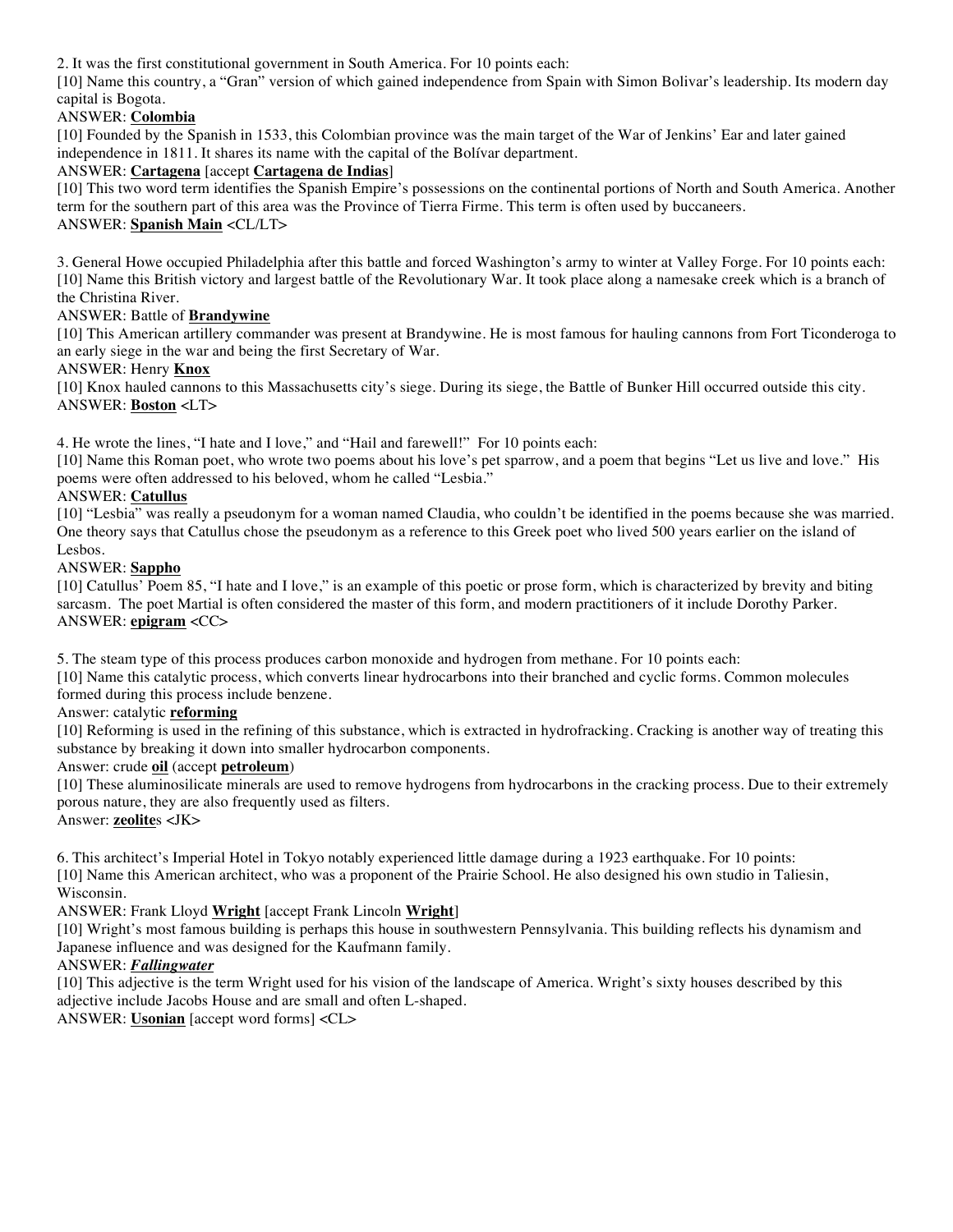7. Most developed countries are in stage three or four of its namesake model. For 10 points each:

[10] Name this phenomenon discovered by Warren Thompson, which correlates industrialization with decreased birth and death rates. ANSWER: **demographic transition** [prompt on **DT**]

[10] One type of this process is urbanization in stage 3 of the demographic transition. It involves "push" and "pull" factors, and is done by refugees but not by nomads.

ANSWER: **migration** [be lenient and prompt on descriptions and word forms]

[10] This term refers to the general well-being of societies, which usually increases with urbanization. It is measured by the Human Development Index and World Happiness Report.

ANSWER: **quality of life** [do not prompt on "development" or "happiness" as they were mentioned] <CL>

8. New York City's Le Bernardin and and Per Se are two of thirteen institutions in the United States to be top rated by this publication. For 10 points each:

[10] Name this hotel restaurant guide, which began as a guidebook for European motorists. Particularly excellent establishments are awarded its namesake "stars."

ANSWER: **Michelin** Red Guide

[10] A restaurant in the Michelin Guide with a cluster of grapes next to its name has a "somewhat interesting" collection of these drinks. French varieties include Chardonnay and Cabernet.

ANSWER: **wine**s

[10] The French AOC system monitors the quality of the Roquefort type of this food. Its flavors range from "mild" to "vintage", and most are coagulated with Rennet.

ANSWER: **cheese**s <CC>

9. In 1795, he began his work on the Large Colour Prints. For 10 points each:

[10] Identify this artist who explored Christian themes in *The Adoration of the Kings* and *The Great Red Dragon* series. A biography of this man by Alexander Gilchrist is subtitled "Pictor Ignotus," or "The Unknown Painter."

ANSWER: William **Blake**

[10] This poem by Blake describes the title creature "burning bright, / in the forests of the night" and asks, "What immortal hand or eye, / Could frame thy fearful symmetry?"

ANSWER: "The **Tyger**" [accept "**Tyger, Tyger**"]

[10] This poetry collection in two volumes representing two "Contrary States" includes "Infant Joy" and "Infant Sorrow," and opens with, "Piping down the valleys wild / Piping songs of pleasant glee / On a cloud I saw a child."

ANSWER: *Songs of Innocence and* (*of*) *Experience* [accept *Songs of Innocence and* (*of*) *Experience Showing the Two Contrary States of the Human Soul*; prompt on *Songs of Innocence* or *Songs of Experience*] <CL>

10. Answer some questions about some famous church masses, for 10 points each:

[10] Name this type of mass, the most notable of which is Mozart's in D minor which was later completed by Franz Xaver Süssmayr. Tomás Luis de Victoria wrote one of these as part of his *Office for the Dead*.

ANSWER: **requiem** mass [prompt on **mass of the dead** or **mass for the dead**]

[10] This Classical composer wrote a series of masses for the Esterházy family, including his last major work *Harmoniemesse*. He also composed the *Farewell Symphony*.

ANSWER: (Franz) Joseph **Haydn**

[10] This Renaissance mass was composed by Giovanni Pierluigi da Palestrina, who is believed to have taught de Victoria. It was written in honor of the namesake Pope, and this piece may have convinced the Council of Trent to finally accept polyphonic music. ANSWER: *Pope Marcellus Mass* [accept *Missa Papae Marcelli*; prompt on **Marcellus**] <GA>

11. While he was Richard Nixon's National Security Advisor, he secretly negotiated with China and conducted "Shuttle Diplomacy". For 10 points each:

[10] Name this American diplomat who served as Secretary of State under Nixon and Ford.

ANSWER: Henry Alfred **Kissinger**

[10] Kissinger was a founder of this discussion group between North America, Europe, and Japan. Kissinger pressured Carter to shelter Reza Shah Pahlavi in 1979 through this group, which was established by David Rockefeller.

#### ANSWER: **Trilateral Commission**

[10] Four days after Kissinger negotiated a ceasefire with Le Duc Tho in 1973, this agreement was signed to end the Vietnam War. ANSWER: **Paris** Peace **Accords**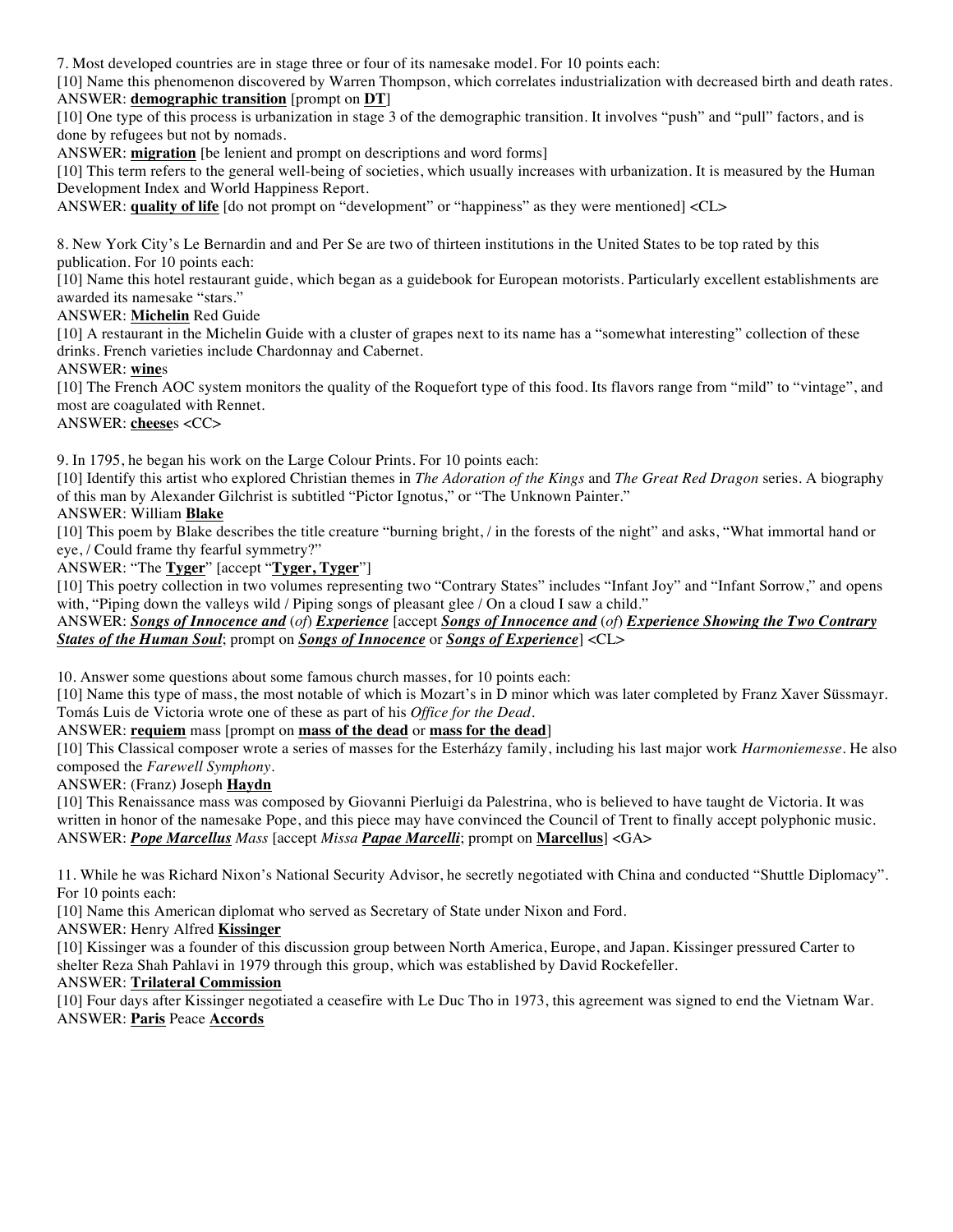12. A type of these devices can be used to find the relative location of constellations and star clusters. For 10 points each:

[10] Name these devices used in physical geography, which usually have a key and a legend. Arthur Robinson and Gerardus Mercator have created types of this device which display varying projections of the Earth.

# ANSWER: **map**s

[10] In this type of map, contour lines show the changes in altitude across an area of land. On these maps, lines spaced closer together indicate that a region is steeper.

ANSWER: **topographic** map

[10] This information system plots Earth coordinates of longitude, latitude, and elevation as x, y, and z. It can be applied in GPS devices to find one's relative location to other places or objects.

#### ANSWER: **GIS** [or **geographic information systems**, **geographical information systems**, **geospatial information systems**] <GA>

13. He's not William the Conqueror, but this man conquered a country when the opposing commander was killed by an arrow to the eye. For 10 points each:

[10] Name this Mughal Emperor who abolished the jizya tax and added many Rajputs to the ruling class. His court contained "Nine Jewels" and he promoted a syncretic religion known as Din-i Ilahi.

#### ANSWER: **Akbar**

[10] Akbar conquered this merchant sultanate in 1573. Later in the Mughal dynasty, the ports of Diu and Daman in what is now this Indian state were conquered by Portugal.

#### ANSWER: **Gujarat**

[10] Akbar's guardian Bairam Khan and Babur both won battles in this city northwest of Delhi, while the third battle here ended the Mughal Empire.

#### ANSWER: **Panipat** <DM>

14. This series of artworks was heavily inspired by traditional African art and the artist's visit to Tahiti. For 10 points each: [10] Identify this series named for the color of the gouache used on the paper cutouts in many of its works. The second work in this series features a woman with intertwining legs and an arm stretched behind her back.

ANSWER: *Blue Nude* series [accept *Nus bleus*]

[10] The *Blue Nude* series is an example of this style, also exemplified by Pablo Picasso's use of oilcloth in *Still Life with Chair Caning*. A book of these types of works was titled *Jazz*.

ANSWER: **collage** [accept **cut-out**s or **decoupage**; prompt on **paper-cutting**]

[10] The *Blue Nudes* and *Jazz* were created by this Fauvist artist. He's more famous for a painting featuring five nude women holding hands in a circle, *The Dance*.

ANSWER: Henri **Matisse** [accept Henri-Émile-Benoît **Matisse**] <CL>

15. Answer some questions about wedding ceremonies in different world religions, for 10 points each:

[10] Name this metal object worn on the fourth finger by many Christians after marriage to symbolize unity. In some Hindu cultures, the groom places one of these objects on the toe of his bride.

ANSWER: wedding **ring**s

[10] This paste is painted onto the skin in decorative and ornate patterns during Indian marriage ceremonies. It has historically been used as a dye for items such as cloth and hair.

#### ANSWER: **henna** [accept **mehndi**]

[10] In traditional Jewish weddings, the bride and groom stand under this structure, literally meaning "canopy." It's composed of a tallit supported by four poles.

ANSWER: **chuppah** <GA>

16. These processes can be characterized as transitions, like when a purine is replaced with a different purine, or transversions, like when purines are replaced with pyrimidines. For 10 points:

[10] Name this type of mutation that causes a single nucleotide base change, insertion, or deletion.

ANSWER: **point** mutation(s)

[10] A point mutation, the replacement of a GAG codon with a GTG codon, causes this disease, where red blood cells become thin and rigid. In some cases, it notably offers increased resistance to malaria.

ANSWER: **sickle-cell** disease (accept **sickle-cell** anemia)

[10] In rare circumstances, point shift mutations can be this type of mutation, where the non-mutated codon and the mutated codon correspond to the same amino acid.

ANSWER: **silent** mutations <AT>